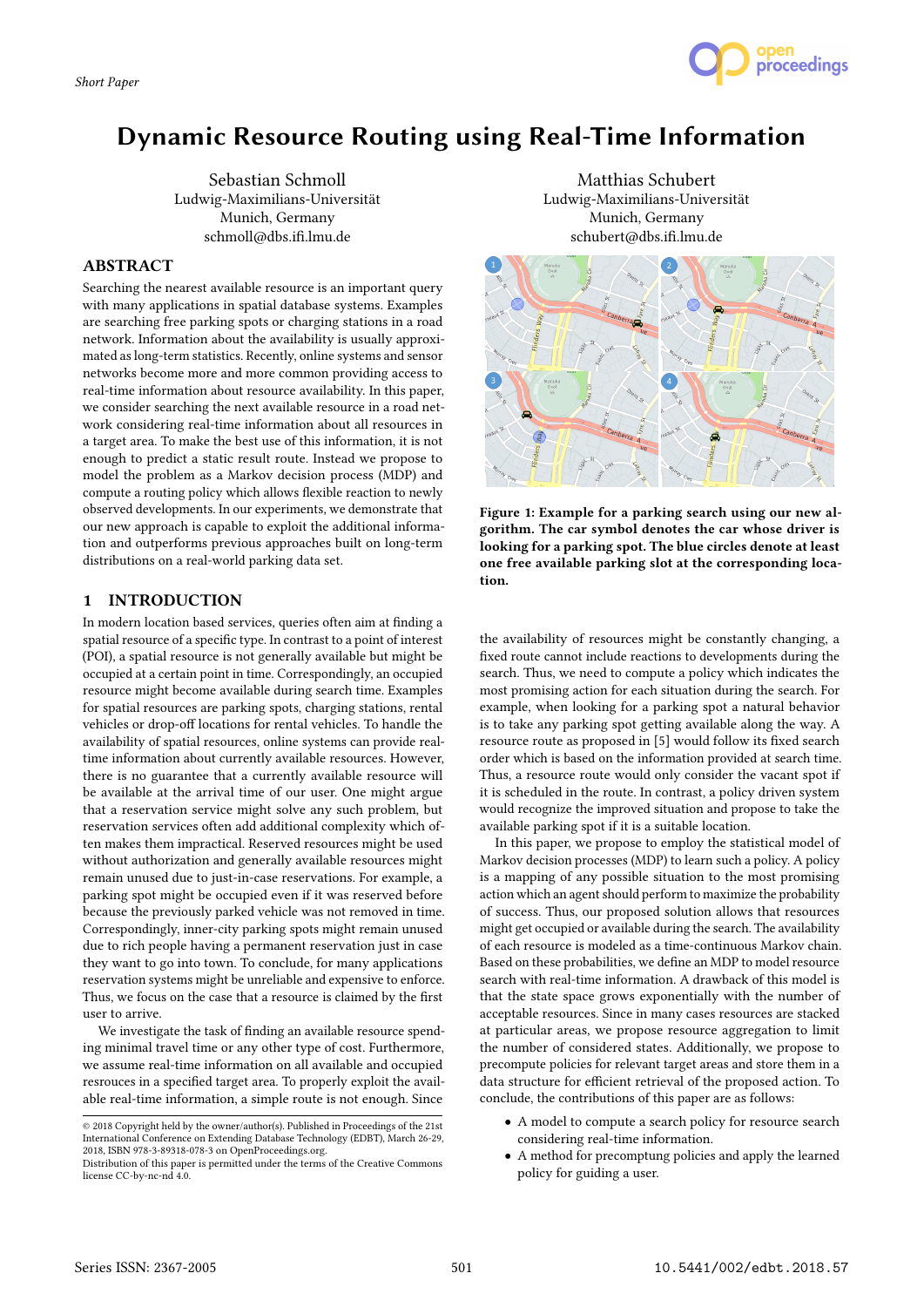• Experiments on real-world parking data demonstrating the advantage of using real-time information.

The rest of the paper is organized as follows: Section 2 surveys previous works on resource search and MDPs. In Section 3, we give a brief introduction to MDPs and introduce our model for resource search. Section 4 outlines the use of policies for routing services. In our experimental evaluation in Section 5, we demonstrate the advantages of our new approach. Section 6 concludes the paper with a short summary and directions for future work.

#### 2 RELATED WORK

The methods being closest to our approach are [5] and [3]. [5] describes a method for computing a route minimizing the expected search time in a setting where resources can get occupied and available during the search. However, real-time information is only considered to be available at query time. Thus, the resulting resource route cannot react to updates during the search. In [3], the authors compute a policy for resource search. The solution is basically an MDP and the proposed method resembles the basic value iteration algorithm for computation. The major difference to our work is that the method does not consider the availability of real-time information during the search. However, there are already several prototypes and testbeds providing this type of information for urban areas such as the city of Melbourne in our evaluation. Our method employs Markov decision processes (MDP) as described in [7]. Though there is a plethora of more sophisticated solution methods for computing MPDs like [1, 2, 4, 6, 8, 9], we employ the basic value iteration algorithm since the approach in this paper precomputes policies and afterwards queries these policies to guide a user.

## 3 PROBLEM SETTING

#### 3.1 Markov Decision Processes

A Markov Decision Process consists of a set of states S, sets of actions  $\forall s \in S : A(s)$ , the probability distribution for each state action pair  $P(s'|s, a)$  and a cost (or reward) function  $c(s, a)$ . It is important to note that  $P(s'|s, a)$  indicates that the result of the existing  $(s, a)$  is uncertain and that any state transition  $s \rightarrow s'$  with action  $(s, a)$  is uncertain and that any state transition  $s \to s'$  with  $P(s'|s, a) > 0$  for any  $a \in A(s)$  is potentially possible  $P(s'|s, a) > 0$  for any  $a \in A(s)$  is potentially possible.<br>A policy  $\pi$  is a set of state action pairs  $(s, a)$  that

A policy  $\pi$  is a set of state action pairs (s, a) that determines for any state  $s \in S$  exactly one action  $a \in A(s)$ . In our usage of MDPs, we assume terminal states  $S^*$  which indicate the targets of the search. Thus, the road of a policy  $\pi$  is to reach any terminal of the search. Thus, the goal of a policy  $\pi$  is to reach any terminal state  $s^* \in S^*$  and a proper policy guarantees that we will reach a terminal state  $s^*$  at some point in time. To compare policies, we terminal state  $s^*$  at some point in time. To compare policies, we<br>now define the expected cost  $U(s)$  which is also referred to as now define the expected cost  $U(s)$  which is also referred to as utility or value function in literature.

In general,  $U^{\pi}(s)$  of policy  $\pi$  represents the expected cost<br>sich is aggregated over all possible state sequences starting which is aggregated over all possible state sequences starting with state s. We define the optimal policy  $\pi^*$  for any state s as:

$$
\pi^*(s) = \underset{a \in A(s)}{\operatorname{argmin}} \sum_{s'} P(s'|s, a) \cdot U^*(s')
$$

Whereas  $U(s)$  can be computed by the following equation also known as Bellman equation:

$$
U(s) = \min_{a \in A(s)} c(s, a) + \gamma * \sum_{s'} P(s'|s, a) \cdot U(s')
$$

In other words, the minimal expected cost for state s are achieved by taking the action a where the sum of direct costs  $c(s, a)$  and the expected future cost are minimal. The parameter  $\gamma$  is used to

weight direct costs against future costs which is often beneficial for the convergence of computation.

#### 3.2 Modelling Resource Search

After giving a brief general introduction to MDPs, we will now turn to modelling resource queries as an MDP problem. In our setting an agent, e.g., a driver or a person moves in a road network. A road network  $G = (N, E)$  consists of a set of nodes N and a set of edges  $E \subseteq N \times N$ . Each edge  $e \in E$  yields traversing costs  $c_e$ , e.g., travel time or distance. Additionally, we model resource locations as nodes  $P \in N$ . For each resource  $p \in P$ , the boolean function  $a(p)$  denotes 0 if p is occupied and 1 if p is available.

The state space of our MDP is a concatenation of the agent position  $l \in N$  and the value of  $a(p)$  for each  $p \in P$ . Thus, the number of all possible states is  $|N| \cdot 2^{|P|}$ . All states where  $l \in P$ <br>and  $a(l) = 1$  are considered as terminal states because the agent and  $a(l) = 1$  are considered as terminal states because the agent arrives at the location of a currently available resource. The actions in our model consists of the possible routing directions at each crossing, e.g., turn left, turn right, go straight or turn.

After defining states and actions, we now have to provide the likelihoods  $\overline{P}(s'|s, a)$ . In our setting, the next location of the agent *l'* is determined by the selected action *a*. However, the agent *l'* is determined by the selected action *a*. However, the change of the available resources depends on the status changes change of the available resources depends on the status changes of the resources P. Thus, we need to compute the likelihood that a resource  $p$  changes its current status from occupied to available or vice versa. Given that we assume exact information at the current point of time, we only need to estimate the distribution of a state change for the required time to travel from  $l$  to  $l'$ .<br>To do so we rely on the continuus time Markov model being To do so, we rely on the continous time Markov model being proposed in [5]. The model predicts the likelihood  $P(p(t) = 0)$ that resource  $p$  is available at time  $t$  based on two parameters, the average occupation time and the average vacancy time. Both parameters can be easily derived from empirical data.

Finally, the cost of each action  $(s, a)$  is considered as the travel cost  $c_{(l,l')}$  for the edge  $(l,l')$  where l is the agent location in state<br>s and l' is the node after taking action a. Obviously, the given s and  $\ddot{l}'$  is the node after taking action a. Obviously, the given<br>model allows to compute proper policies as long as any resource model allows to compute proper policies as long as any resource does not converge to a state of being constantly occupied. In this case, returning infinitely often to the resource will result in finding the resource available at some point in time.

After defining all components to model resource search as an MDP, we now want to briefly describe the employed value iteration algorithm for computing the minimal expected cost U the Bellman equation to each state in each iteration until the ∗ (s) for each state s <sup>∈</sup> S. The idea of value iteration is to employ utility for any state does not improve significantly anymore. The pseudcode of value iteration is presented in algorithm 1. After computing  $U^*(s)$  processing the optimal policy is straight forward by applying the *aramin* function instead of the min forward by applying the *argmin* function instead of the *min* function in the Bellman equation. Note that we employed value iteration due to its simplicity and for comparability with previous approaches. For a more detailed introduction to value iteration please refer to [7].

#### 4 USING MDPS FOR RESOURCE SEARCH

A general problem of the method proposed above is the exponential increase of the state space with the considered resources P. Obviously, computing the basic value iteration method for large numbers on resources in not feasible. Thus, in order to make the approach applicable for real systems, we need to make sure that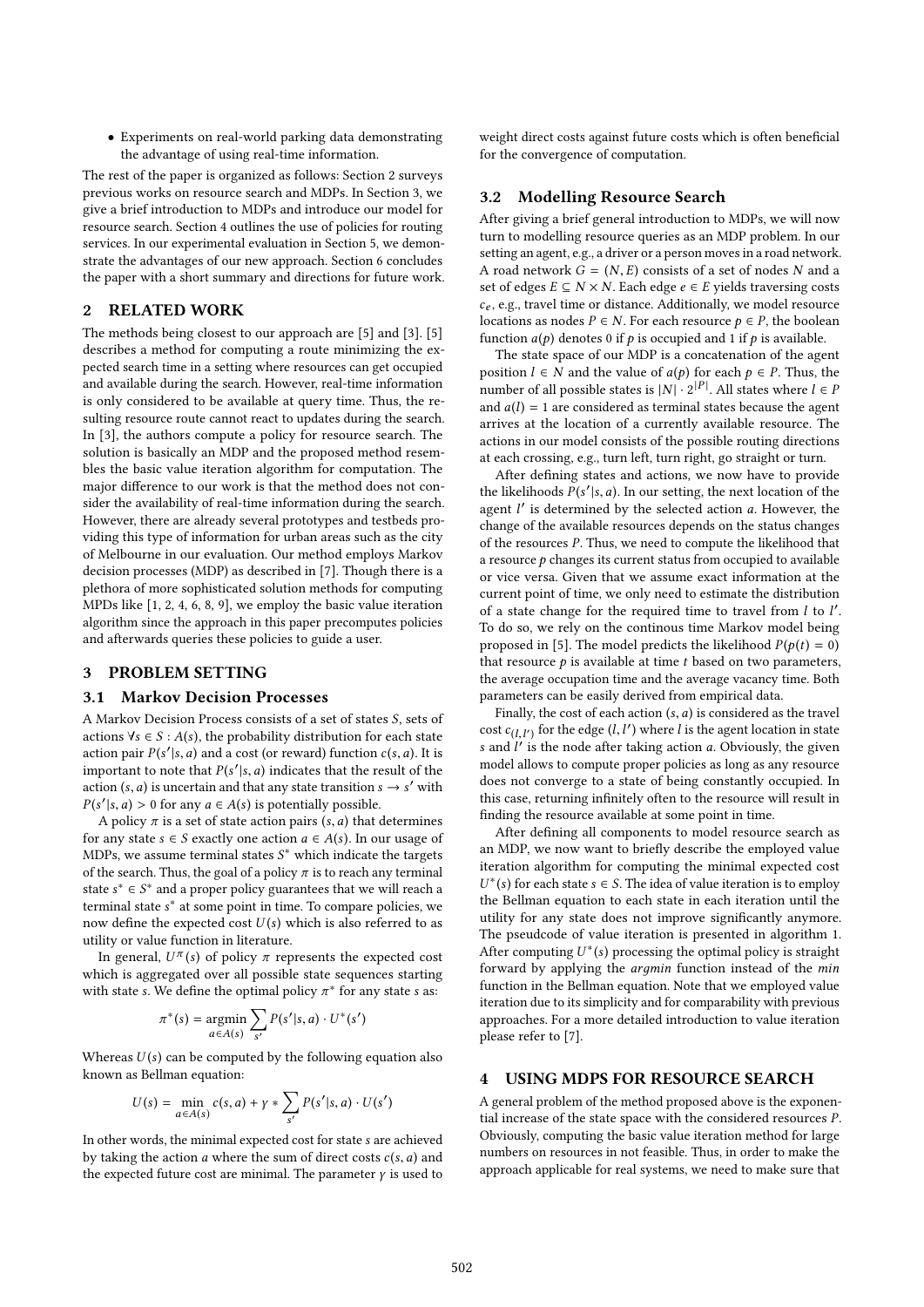| <b>Algorithm 1</b> Value iteration algorithm for computing the ex- |  |  |  |  |
|--------------------------------------------------------------------|--|--|--|--|
| pected cost U of an optimal policy.                                |  |  |  |  |
|                                                                    |  |  |  |  |

|     | 1: <b>procedure</b> VALUE ITERATION(mdp, $\epsilon$ )                           |
|-----|---------------------------------------------------------------------------------|
| 2:  | init $U'$                                                                       |
| 3:  | repeat                                                                          |
| 4:  | $U \leftarrow U'$                                                               |
| 5:  | $\delta \leftarrow 0$                                                           |
| 6:  | for all $s \in S$ do                                                            |
| 7:  | $U'[s] = \min_{a \in A(s)} c(s, a) + \gamma * \sum_{s'} P(s' s, a) \cdot U[s']$ |
| 8:  | if $ U'[s] - U[s]  > \delta$ then                                               |
| 9:  | $\delta \leftarrow  U'[s] - U[s] $                                              |
| 10: | until $\delta < \epsilon(1-\gamma)/\gamma$                                      |
|     | 11: $return U$                                                                  |
|     |                                                                                 |

the number of potential resources is as small as possible. Fortunately, in many cases the region where resources are acceptable is usually limited to a certain spatial region being specified by a user. For example, parking spots should be in walking distance to the actual target of the user. Similarly, charging stations should be close to planned route and in the region where the battery is already empty to make charging feasible. Similar statements hold for rental vehicles such as bikes and drop off stations. Thus, a first approach to limit the considered resources would be to compute isochrones around the actual target of the user and only consider resources within the tolerable walking distance. However, this approach would not work if the user would not specify an exact target location but only a rough area where he needs the resource. Additionally, in many cases the amount of acceptable resources would still push the computational effort beyond interactive query times. Thus, we propose another approach where MDPs are precomputed for typical target regions. For example, parking MDPs might be precomputed for typical shopping areas and MDPs for bike sharing make sense around universities. Let us note that precomputation can be done even for overlapping areas. Finally, the selection of the most suitable area can be easily performed by the user based on map interface displaying the available areas.

However, limiting the spatial area might not yield a successful reduction of available resources because many types of resources are spatially stacked on close-by locations. Examples are parking spots and rental bikes. For these type of resources, we propose to aggregate close-by resources and model them as a single aggregate resource in the MDP. For example, instead of modeling a road segment with ten parking spots as ten nodes having one resource, we aggregate all spots on the segment into a single aggregate resource. Of course, we have to adapt the probabilities for computing the likelihood  $P(p(t) = 0)$  to mirror the fact that it is enough that any of the underlying resources is available. Thus, the probability  $P(\hat{p}(t) = 0)$  of the aggregate resource  $\hat{p}$  for being available corresponds to the likelihood that not all of the underlying resources are occupied at time t. Formally, given a set of close-by resources  $\hat{P} = \{p_1, \ldots, p_k\}$  which are aggregated to the aggregated to the aggregate resource  $\hat{P}$  then  $P(\hat{P}(t) = 0) = 1 - \prod_{i=1}^{k} P(p_i(t) = 1)$ aggregate resource  $\hat{p}$  then  $P(\hat{p}(t) = 0) = 1 - \prod_{p_i \in \hat{P}} P(p_i(t) = 1)$ . However,  $P(\hat{p}(t) = 1) = \prod_{p_i \in \hat{P}} P(p_i(t) = 1)$  because  $\hat{p}$  can only be considered as occupied if none of the underlying resources is available. A drawback of resource aggregation is that it removes the time for traveling between the aggregated resources. Thus, the learned policy might not be able to handle searches within the combined resources. However, we argue that with a proper

selection of resources, the user should be able to solve the problem by himself, e.g. finding a free resource among the combined resources. A heuristic, we employed to find sets of resources that can be aggregated is to make sure that all heuristic can be reached by making the same routing decision. In other words, all resources are placed on the same edge of the underlying road network.

A final aspect of our proposed method is the use of the learned policy in systems for guiding users to an available resource. As mentioned before, we precompute policies and let the user decide on the best suitable precomputed query region in order to find a suitable policy. Afterwards the system can combine the current user location and the online information about available resources to determine the current state and propose the direction aka action being stored in the policy. If the user wants to have an outlook on the following actions, the system could compute the most likely states for the current situation. However, in a volatile environment it is likely that these directions will change during travel to the next waypoint. A remaining task in this solution is to efficiently retrieve the optimal action for the current state for a given policy. Though we can identify the current state by combing location and resource information, we still have to find the state in the precomputed policy. Given the exponential size of the state space finding the entry for a particular state has to be done in an efficient way. Thus, we propose to store policies in a two dimensional array. We index the set of locations  $N$  by enumeration which indicates the first dimension. For the index of the second dimension, we encode the status information of the considered resources. This is done by mapping each resource to a particular bit in a bit vector of length  $|P|$  and set the bit according to the availability of the resource. The resulting bit vector is then interpreted as an integer which indicates the second index in the array. Thus, the proposed action is retrieved in constant time.

#### 5 EVALUATION

In order to evaluate our approach on a realistic scenario, we simulate the states of the parking spots for the city of Melbourne. The simulation samples for a given time-stamp and time interval the next states of any given parking spot. We have developed two different simulation models. The first model is based on the continuous-time Markov chain (similar to our MDP model) which enables us to do experiments based on the same conditions that our MDP assumes. However, continuous-time Markov chains might not provide a suitable model for real-world data. Thus, we implemented a simulator that is based on a real-world parking dataset, namely the freely available Melbourne "Parking bay arrivals and departures 2014" dataset<sup>1</sup>. The dataset that contains arrival and departure times of most central business district parking bays. When we take the arrival and departure time into consideration, we can decide for every contained time-stamp, whether the parking bay is available or occupied. This simulation can be equated to a realistic real-time information system because it retrieves events that actually happened at the given time-stamp.

We compare our new approach denoted as D3RI to the UGCM algorithm that was proposed in [3] which also computes a policy but does not consider real-time information.

In figure 2, we can observe that the average time of finding a parking spot in the simulator is two to four times shorter

 $^1$ https://data.melbourne.vic.gov.au/Transport-Movement/ Parking-bay-arrivals-and-departures-2014/mq3i-cbxd